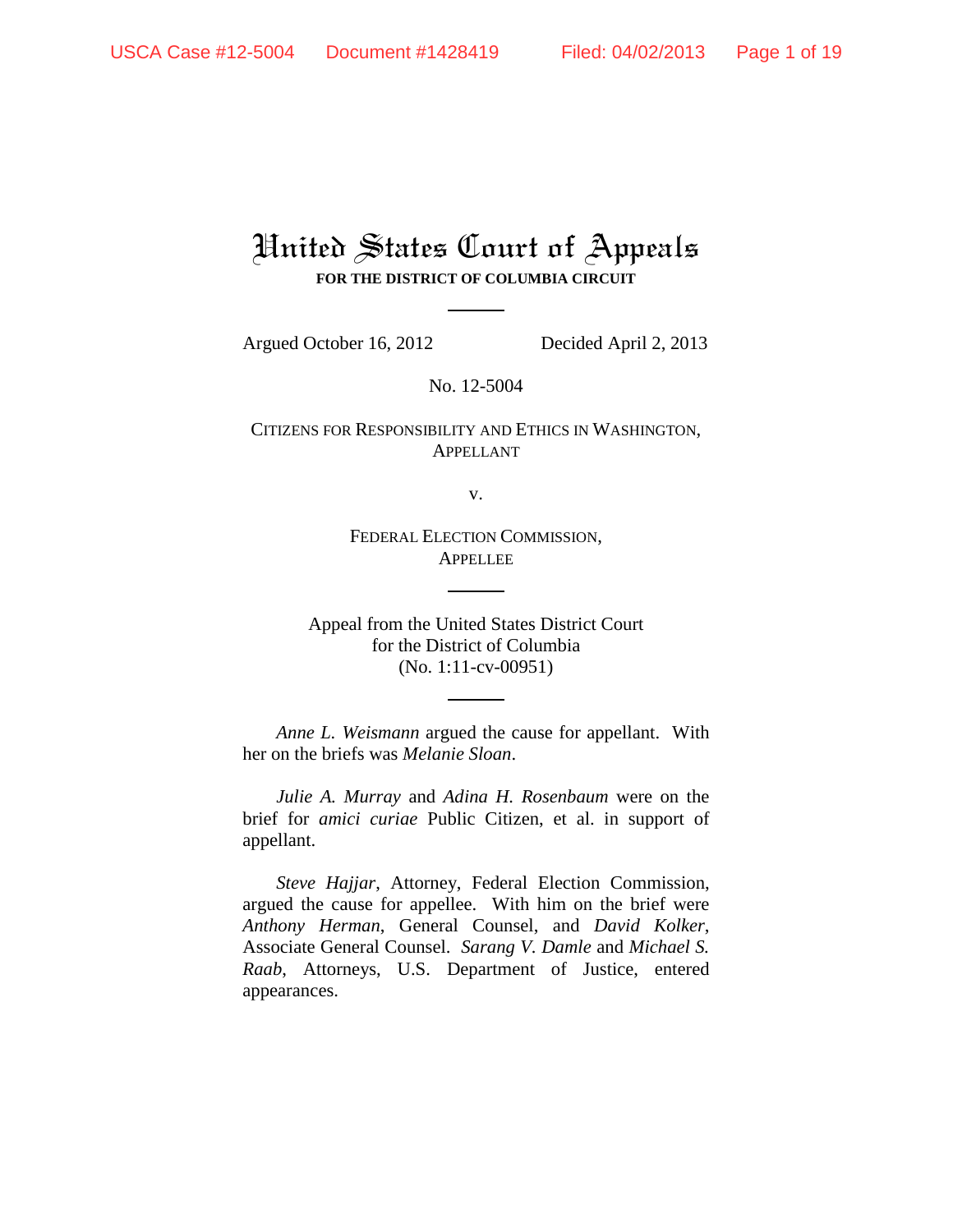$\mathcal{L}$ 

Before: GRIFFITH and KAVANAUGH, *Circuit Judges*, and SENTELLE, *Senior Circuit Judge*.

Opinion for the Court filed by *Circuit Judge* KAVANAUGH.

KAVANAUGH, *Circuit Judge*: This case presents an important question of procedure under the Freedom of Information Act: When must a FOIA requester exhaust administrative appeal remedies before suing in federal district court to challenge an agency's failure to produce requested documents?

As a general matter, a FOIA requester must exhaust administrative appeal remedies before seeking judicial redress. But if an agency does not adhere to certain statutory timelines in responding to a FOIA request, the requester is deemed by statute to have fulfilled the exhaustion requirement. *See* 5 U.S.C. § 552(a)(6)(C)(i).

To trigger the exhaustion requirement, an agency must make and communicate its "determination" whether to comply with a FOIA request – and communicate "the reasons therefor" – within 20 working days of receiving the request, or within 30 working days in "unusual circumstances." *Id.*  $\S$  552(a)(6)(A)(i), (a)(6)(B)(i). If the agency has made and communicated its "determination" in a timely manner, the requester is required to administratively appeal that "determination" before bringing suit. But if the agency has not issued its "determination" within the required time period, the requester may bring suit directly in federal district court without exhausting administrative appeal remedies.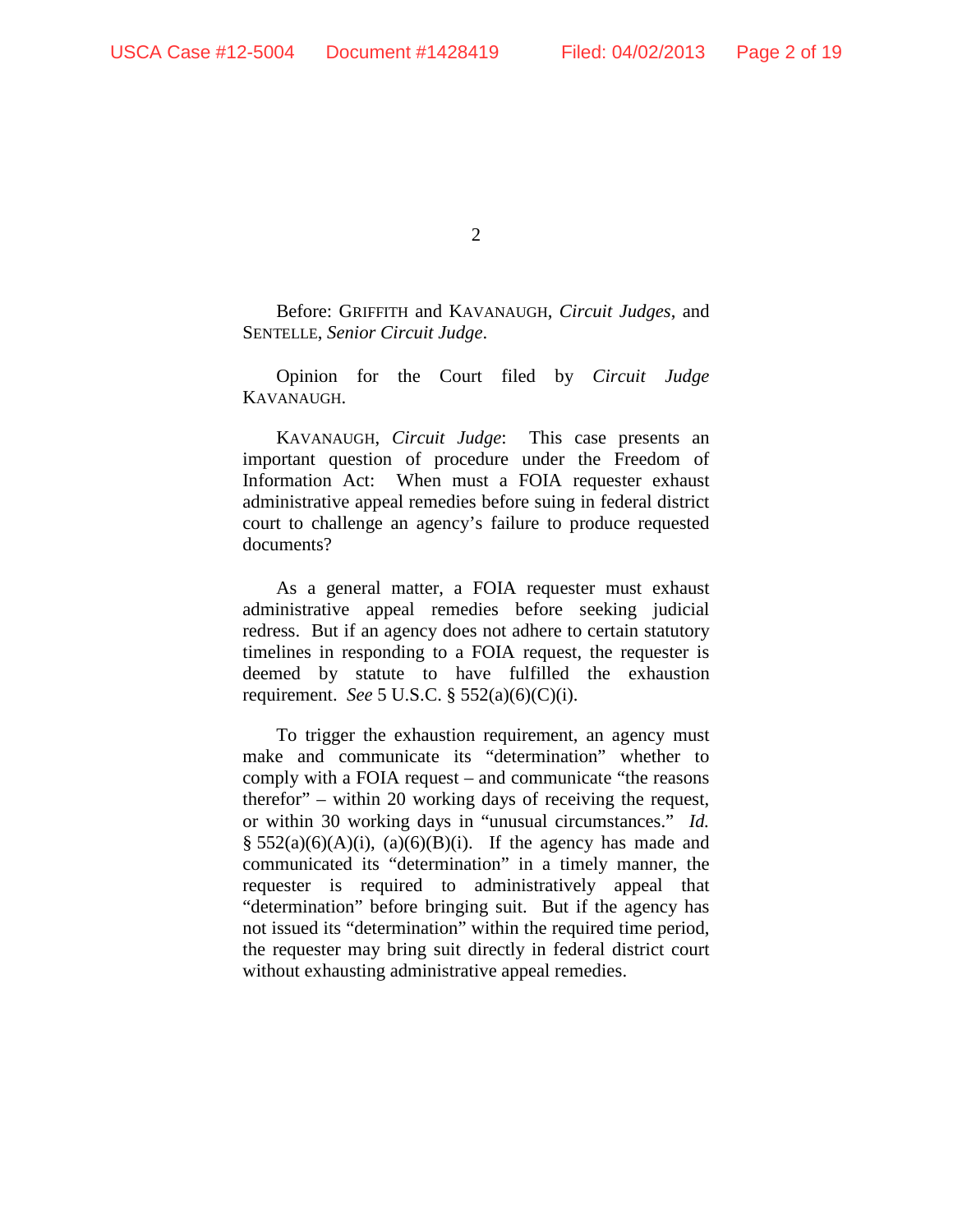The exhaustion issue in this case boils down to what kind of agency response qualifies as a "determination." In particular, when an agency responds to a request within 20 working days but merely tells the requester that the agency will produce non-exempt responsive documents and claim exemptions in the future, is that a "determination" within the meaning of the statute, as defendant FEC argues? Or must the agency, even if it need not produce the documents within 20 working days, at a minimum indicate the scope of the documents it will produce and the exemptions it will claim, as plaintiff CREW argues?

Based on the language and structure of FOIA, we agree with CREW. In order to make a "determination" within the statutory time periods and thereby trigger the administrative exhaustion requirement, the agency need not actually produce the documents within the relevant time period. But the agency must at least indicate within the relevant time period the scope of the documents it will produce and the exemptions it will claim with respect to any withheld documents.

In this case, the FEC did not make such a "determination" within the statutory time period. As a result, CREW was not required to exhaust administrative appeal remedies before filing its FOIA suit. We reverse the contrary judgment of the District Court and remand for further proceedings.

I

Citizens for Responsibility and Ethics in Washington – known as  $CREW - is a nonprofit organization that, among$ other things, advocates for the right of citizens to know about the activities of government officials. CREW pursues that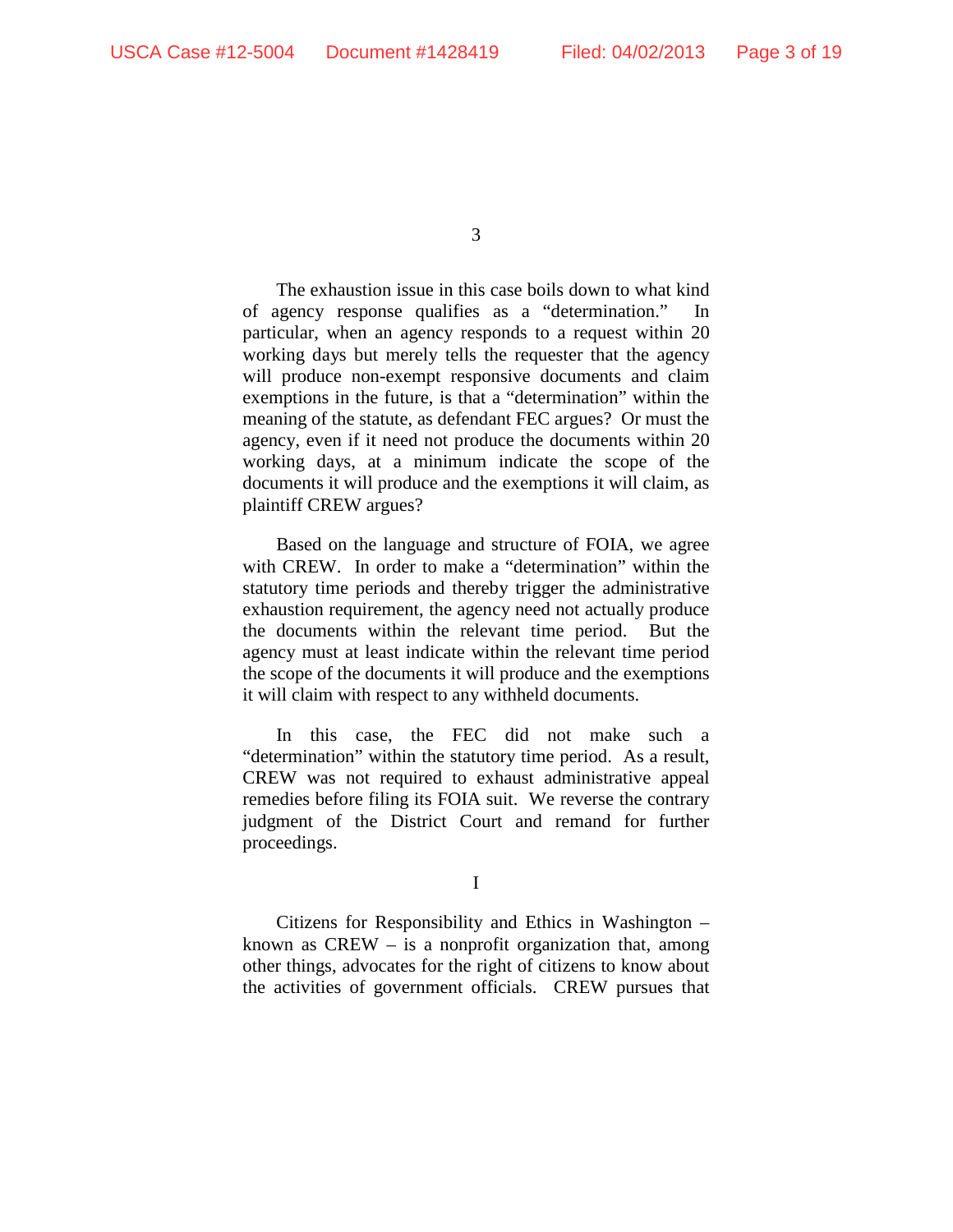objective through the acquisition and dissemination of information about public officials and federal agencies.

On March 7, 2011, CREW submitted a FOIA request to the Federal Election Commission seeking several categories of records, including certain correspondence, calendars, agendas, and schedules of the Commissioners.

On March 8, the day after the FOIA request was received, the FEC emailed CREW to acknowledge receipt of the request. In several conversations that took place over the next few weeks, CREW agreed to exclude certain categories of documents from the FEC's initial search for records. The FEC in turn agreed to provide non-exempt responsive documents (and thus also claim exemptions over any withheld documents) on a rolling basis in the future. But by May 23, more than two months later, CREW had not received any documents, nor had it received a more specific statement about what documents the FEC would produce and what exemptions the FEC would claim. CREW therefore filed suit in District Court, alleging that the FEC had not responded to the FOIA request in a timely fashion and had wrongfully withheld records under FOIA.

As of May 23, the FEC had begun – but had not completed – gathering and reviewing potentially responsive records. Subsequently, on June 15, 21, and 23, the FEC provided CREW with a total of 835 pages of documents. The agency's June 15th production was accompanied by a letter stating in part:

The FEC is continuing to process your request and has produced with this letter an initial round of responsive records. You will continue to receive additional responsive records on a rolling basis. Upon the agency's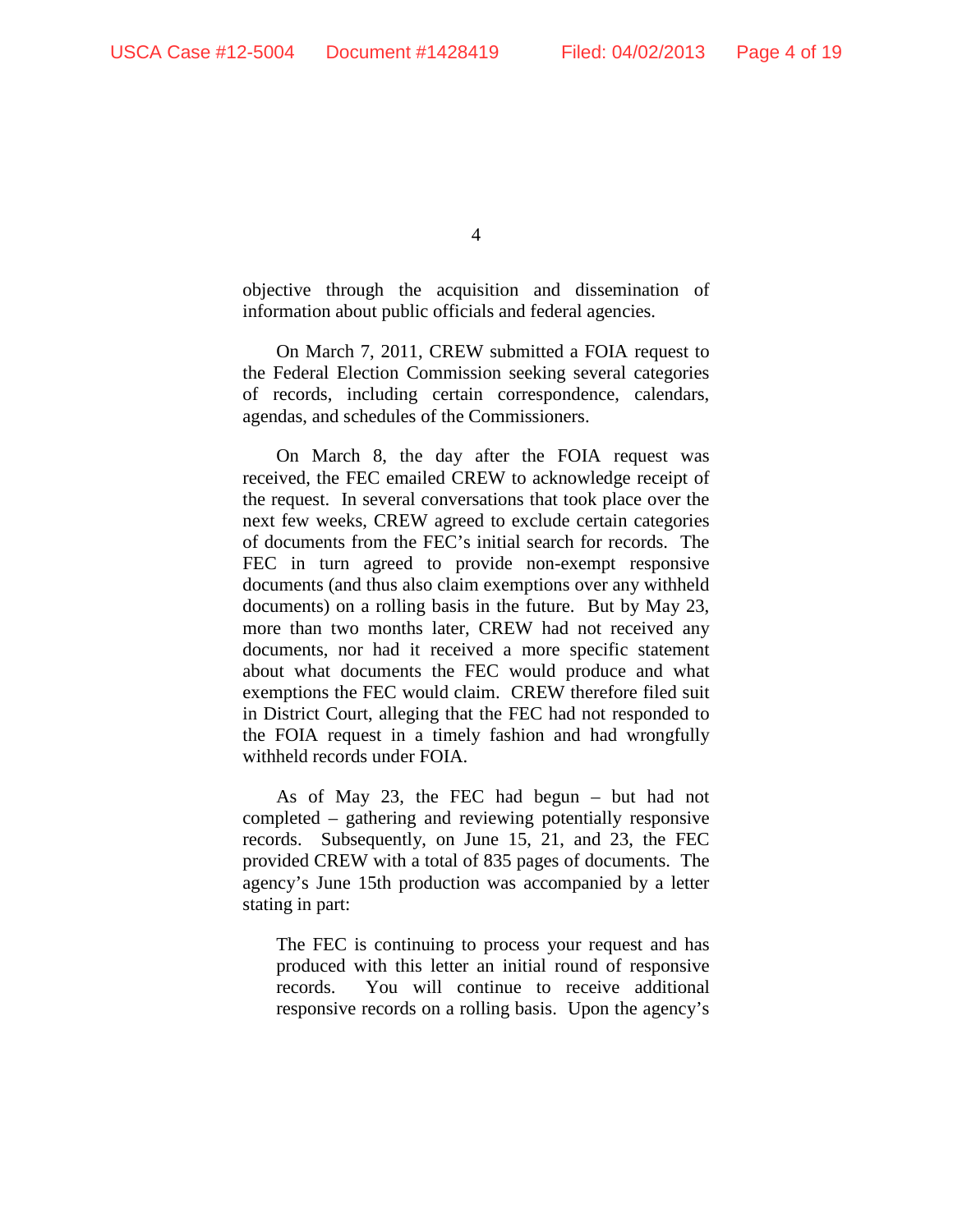final production of records, you will receive a decision letter that will include information regarding your appeal rights. Today's letter does not constitute a final agency decision, and thus is not subject to appeal.

CREW Opposition to Motion to Dismiss at Exhibit B, *CREW v. FEC*, No. 11cv951 (D.D.C. July 7, 2011). The FEC sent a similar letter with its June 21st production to CREW.

Along with its final June 23rd production, the FEC informed CREW that the FEC had withheld some documents and had redacted others in accordance with FOIA Exemptions 4, 6, and 7(C). *See* 5 U.S.C. § 552(b)(4), (b)(6), (b)(7)(C). For the first time, the June 23rd letter also advised CREW of its right to administratively appeal any adverse FOIA determination.

On June 23 – the same day that it produced its final round of responsive documents – the FEC moved in the District Court to dismiss CREW's complaint, or, in the alternative, for summary judgment. First, the FEC contended that CREW's challenge to the agency's delay in responding to a FOIA request was moot given that the agency had now responded. Second, the FEC argued that CREW had failed to exhaust administrative appeal remedies before bringing suit.

The District Court held that the case was not moot. But the District Court granted the FEC's motion for summary judgment based on CREW's failure to exhaust administrative appeal remedies. *See CREW v. FEC*, 839 F. Supp. 2d 17, 29 (D.D.C. 2011). We review the District Court's grant of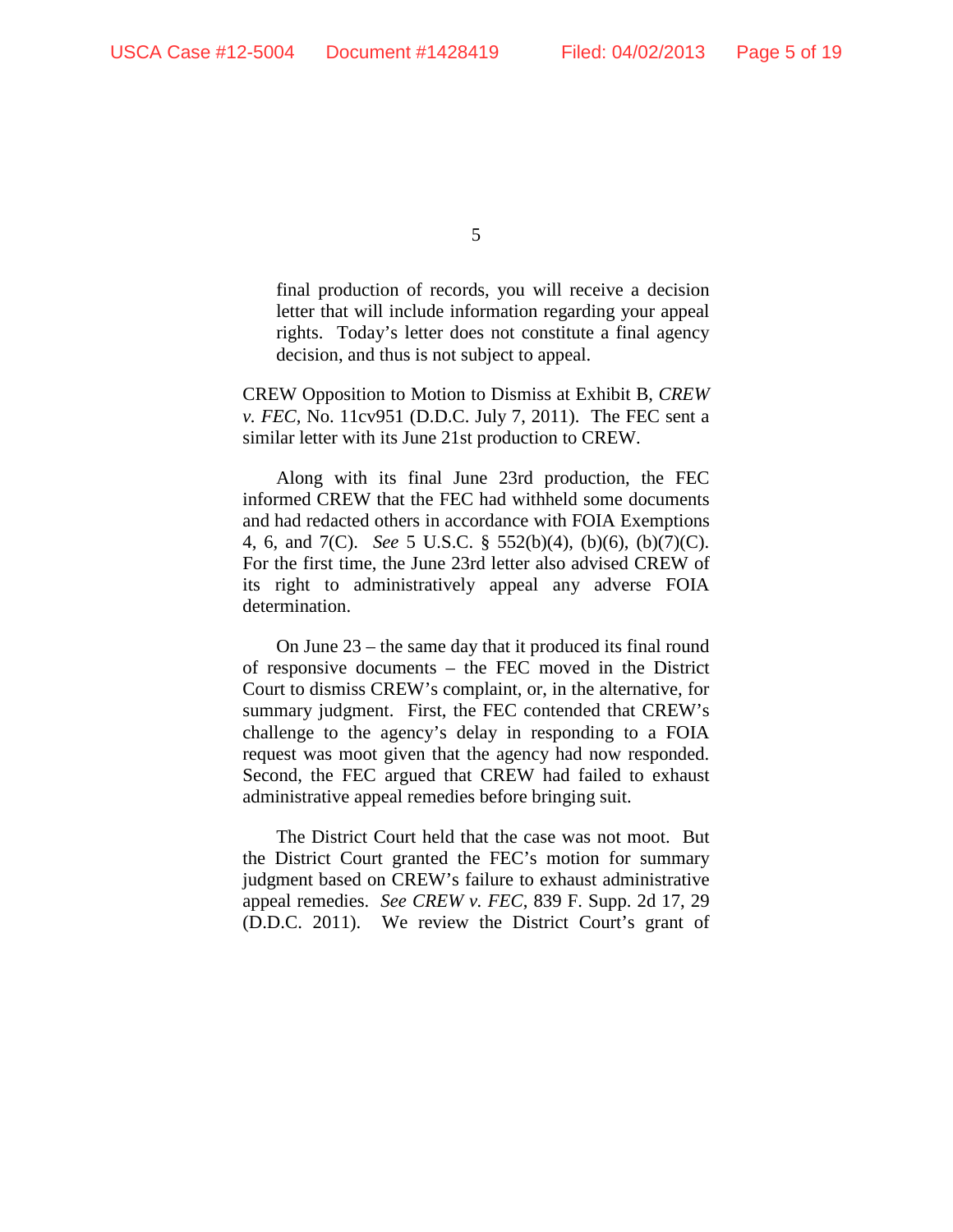summary judgment de novo. *See Blackwell v. FBI*, 646 F.3d 37, 39 (D.C. Cir. 20[1](#page-5-0)1).<sup>1</sup>

II

In the District Court, the FEC argued that its production of responsive documents had rendered CREW's suit moot. Although the parties do not raise the mootness issue on appeal, the Court must independently consider its own jurisdiction. *See Mine Reclamation Corp. v. FERC*, 30 F.3d 1519, 1522 (D.C. Cir. 1994). We agree with the District Court that the case is not moot. CREW's complaint not only asserted that the FEC failed to respond to CREW's request in a timely fashion, but also raised a substantive challenge to the agency's withholding of responsive, non-exempt records. Even now, CREW continues to seek relief from the FEC's alleged failure to produce all records responsive to CREW's request. Therefore, the case is not moot.

## III

The question presented concerns when a FOIA requester must exhaust administrative appeal remedies before filing suit.

<span id="page-5-0"></span> $1$  The FEC is an independent agency and was represented in the District Court and in this Court by FEC attorneys. *See generally Humphrey's Executor v. United States*, 295 U.S. 602 (1935). Because of the potential importance of this case to the Executive Branch as a whole, this Court invited and received supplemental briefing from the Department of Justice, which represents and provides legal advice to the President and the executive agencies. The Department of Justice generally agreed with the legal position advanced by the FEC.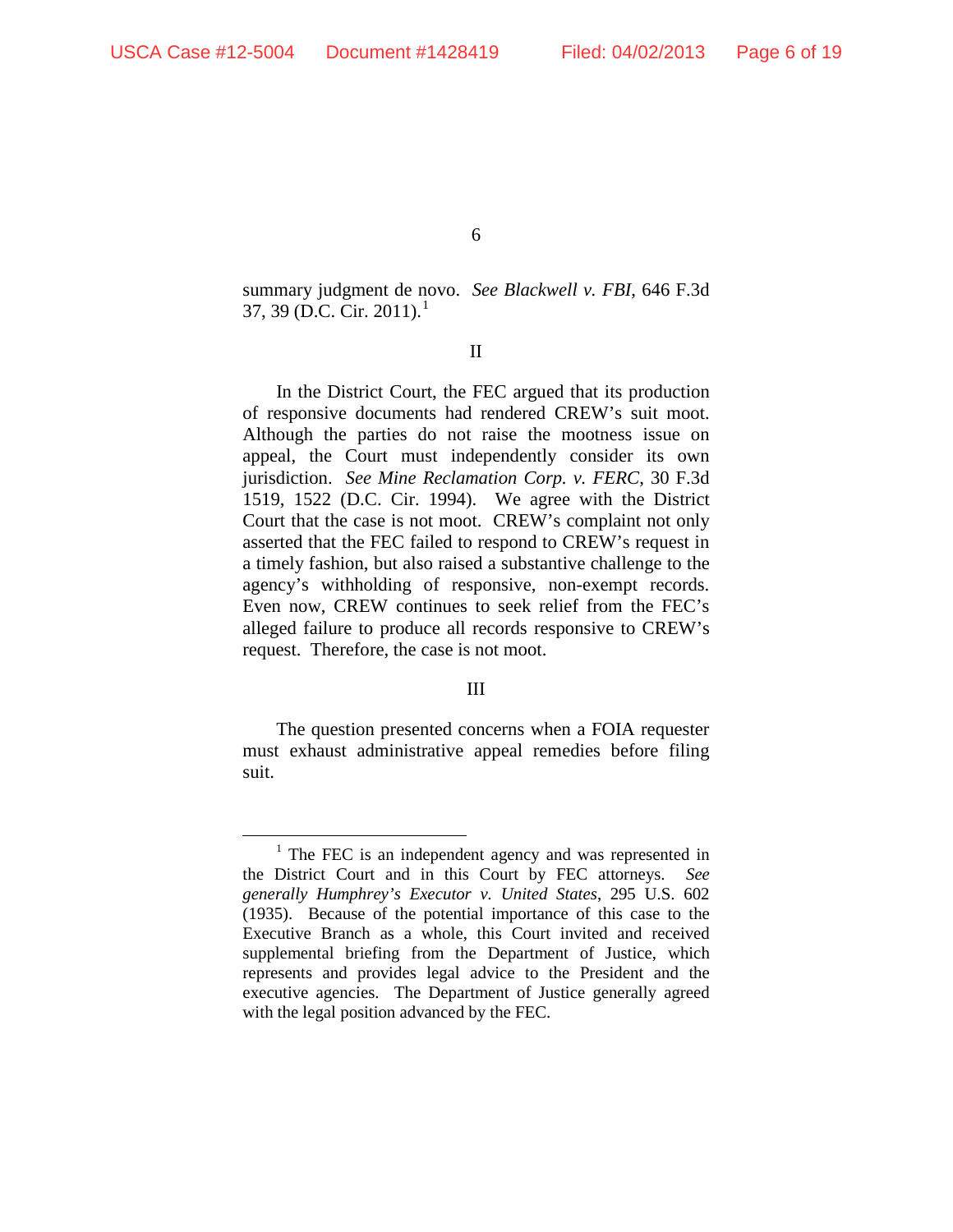A FOIA requester is generally required to exhaust administrative appeal remedies before seeking judicial redress. *See Hidalgo v. FBI*, 344 F.3d 1256, 1258-59 (D.C. Cir. 2003); *Oglesby v. Department of the Army*, 920 F.2d 57, 61-62 (D.C. Cir. 1990). But if an agency fails to make and communicate its "determination" whether to comply with a FOIA request within certain statutory timelines, the requester "shall be deemed to have exhausted his administrative remedies." 5 U.S.C.  $\S 552(a)(6)(C)(i)$ .

The statutory timeline relevant to this case specifies that, once an agency receives a proper FOIA request, the agency shall:

determine within 20 days (excepting Saturdays, Sundays, and legal public holidays) after the receipt of any such request whether to comply with such request and shall immediately notify the person making such request of such determination and the reasons therefor, and of the right of such person to appeal to the head of the agency any adverse determination.

## *Id.* § 552(a)(6)(A)(i).

The 20-working-day timeline is not absolute. In "unusual circumstances," an agency may extend the time limit to up to 30 working days by written notice to the requester. *Id.* § 552(a)(6)(B)(i). Such unusual circumstances include:

(I) the need to search for and collect the requested records from field facilities or other establishments that are separate from the office processing the request;

(II) the need to search for, collect, and appropriately examine a voluminous amount of separate and distinct records which are demanded in a single request; or

<sup>7</sup>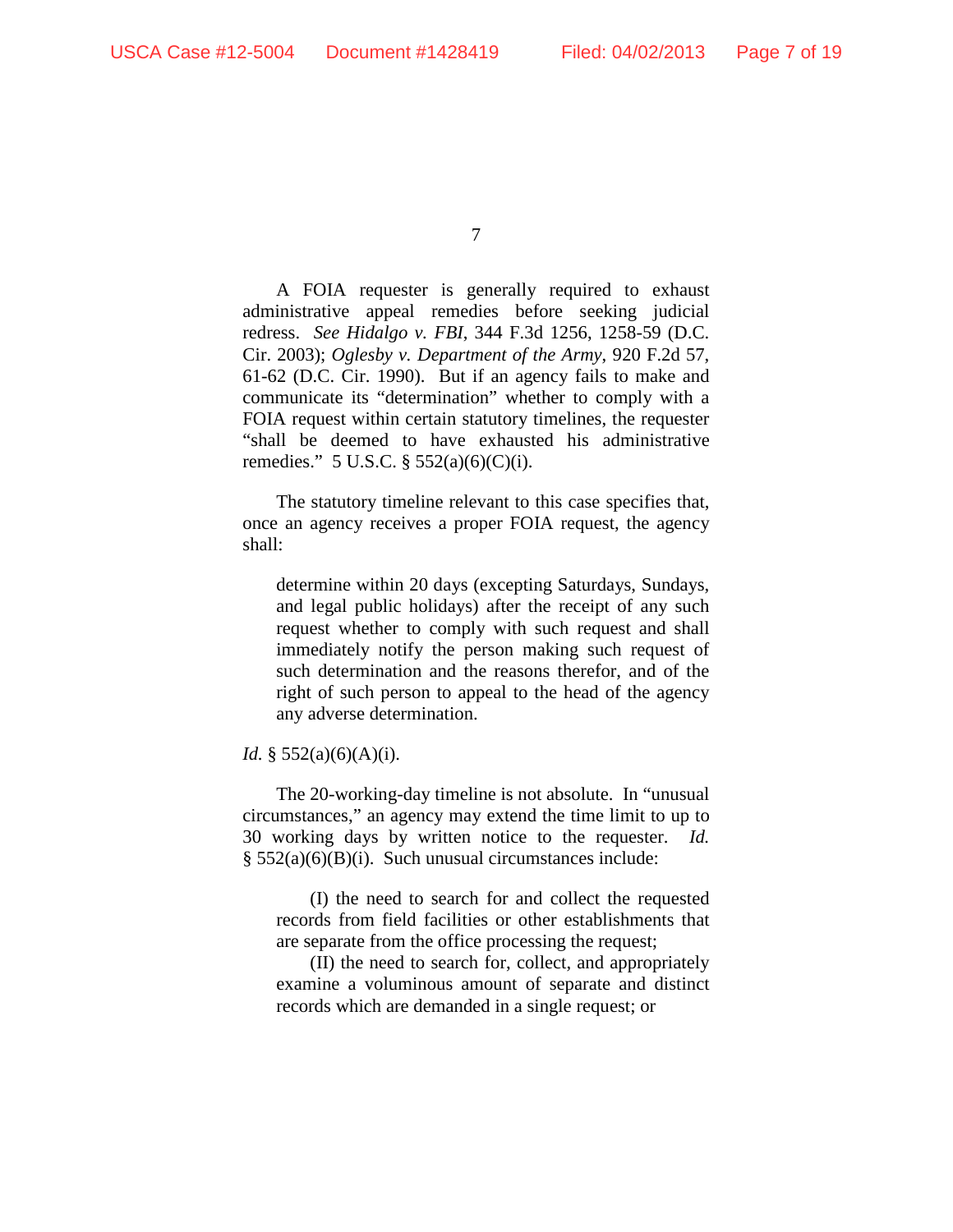(III) the need for consultation, which shall be conducted with all practicable speed, with another agency having a substantial interest in the determination of the request or among two or more components of the agency having substantial subject-matter interest therein.

*Id.* § 552(a)(6)(B)(iii).

If the agency does not make a "determination" within the relevant statutory time period, the requester may file suit without exhausting administrative appeal remedies. Once in court, however, the agency may further extend its response time if it demonstrates "exceptional circumstances" to the court. [2](#page-7-0) (Note that "exceptional circumstances" is different from "unusual circumstances.") If exceptional circumstances exist, then so long as "the agency is exercising due diligence in responding to the request, the court may retain jurisdiction and allow the agency additional time to complete its review of the records." *Id.* § 552(a)(6)(C)(i); *see also Open America v. Watergate Special Prosecution Force*, 547 F.2d 605, 616 (D.C. Cir. 1976).

<span id="page-7-0"></span><sup>&</sup>lt;sup>2</sup> Although the statute does not define "exceptional circumstances," it provides some directional signals: "[T]he term 'exceptional circumstances' does not include a delay that results from a predictable agency workload of requests under this section, unless the agency demonstrates reasonable progress in reducing its backlog of pending requests. . . . Refusal by a person to reasonably modify the scope of a request or arrange an alternative time frame for processing a request (or a modified request) . . . after being given an opportunity to do so by the agency to whom the person made the request shall be considered as a factor in determining whether exceptional circumstances exist . . . . " 5 U.S.C.  $§ 552(a)(6)(C)(ii)-(iii).$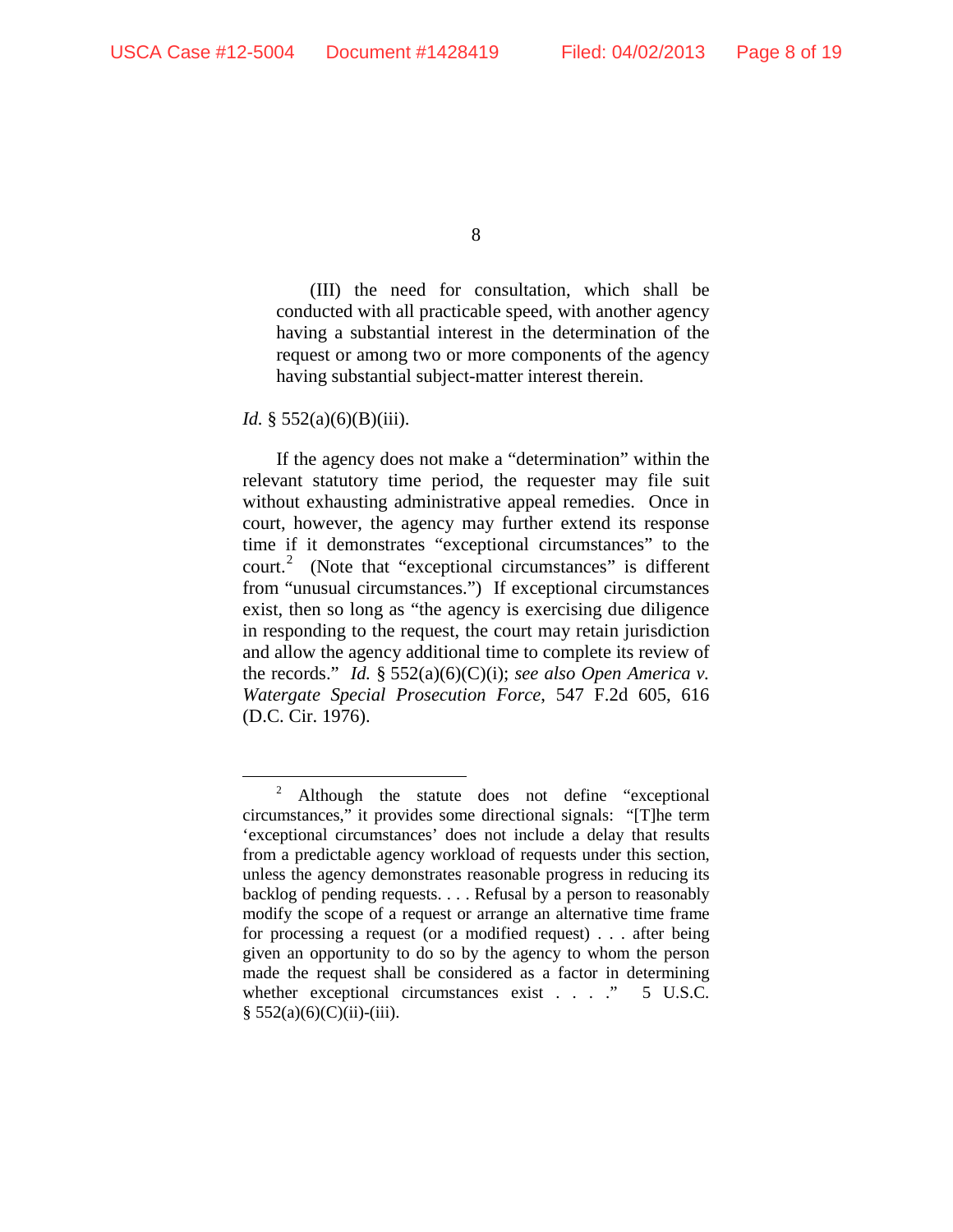In short, a requester must exhaust administrative appeal remedies if the agency made and communicated its "determination" within 20 working days (or 30 working days in "unusual circumstances").<sup>[3](#page-8-0)</sup>

But what constitutes a "determination" so as to trigger the exhaustion requirement? That is the critical question here. CREW argues that, in order to make a "determination" within the meaning of Section  $552(a)(6)(A)(i)$ , an agency need not go so far as to produce the responsive documents but it must at least inform the requester of the scope of the documents it will produce and the exemptions it will claim with respect to any withheld documents. By contrast, the FEC contends that, in order to make a "determination," an agency needs simply to express a future intention to produce non-exempt documents and claim exemptions. That question has never been resolved in this Court.<sup>[4](#page-8-1)</sup>

<span id="page-8-0"></span> $3$  Of course, the duties that FOIA imposes on agencies  $$ including the requirement that an agency make a "determination" within 20 working days, or 30 working days in "unusual circumstances" – apply only once an agency has received a proper FOIA request. A proper request must "reasonably describe[]" the records sought and must comply with the agency's published procedures, including the agency's schedule of fees. 5 U.S.C.  $§$  552(a)(3)(A). The agency's threshold decision that a proper request has been filed is obviously not the agency's "determination" whether to comply, and neither the FEC nor the Department of Justice argues otherwise.

<span id="page-8-1"></span><sup>4</sup> Despite the significant amount of FOIA litigation in this Court, we have not had occasion to previously decide this important procedural question, in part because individual FOIA requesters apparently have not thought it worth the candle to press this point, rather than to work with the agency in an effort to obtain the requested documents. In *Spannaus v. DOJ*, the Court stated that an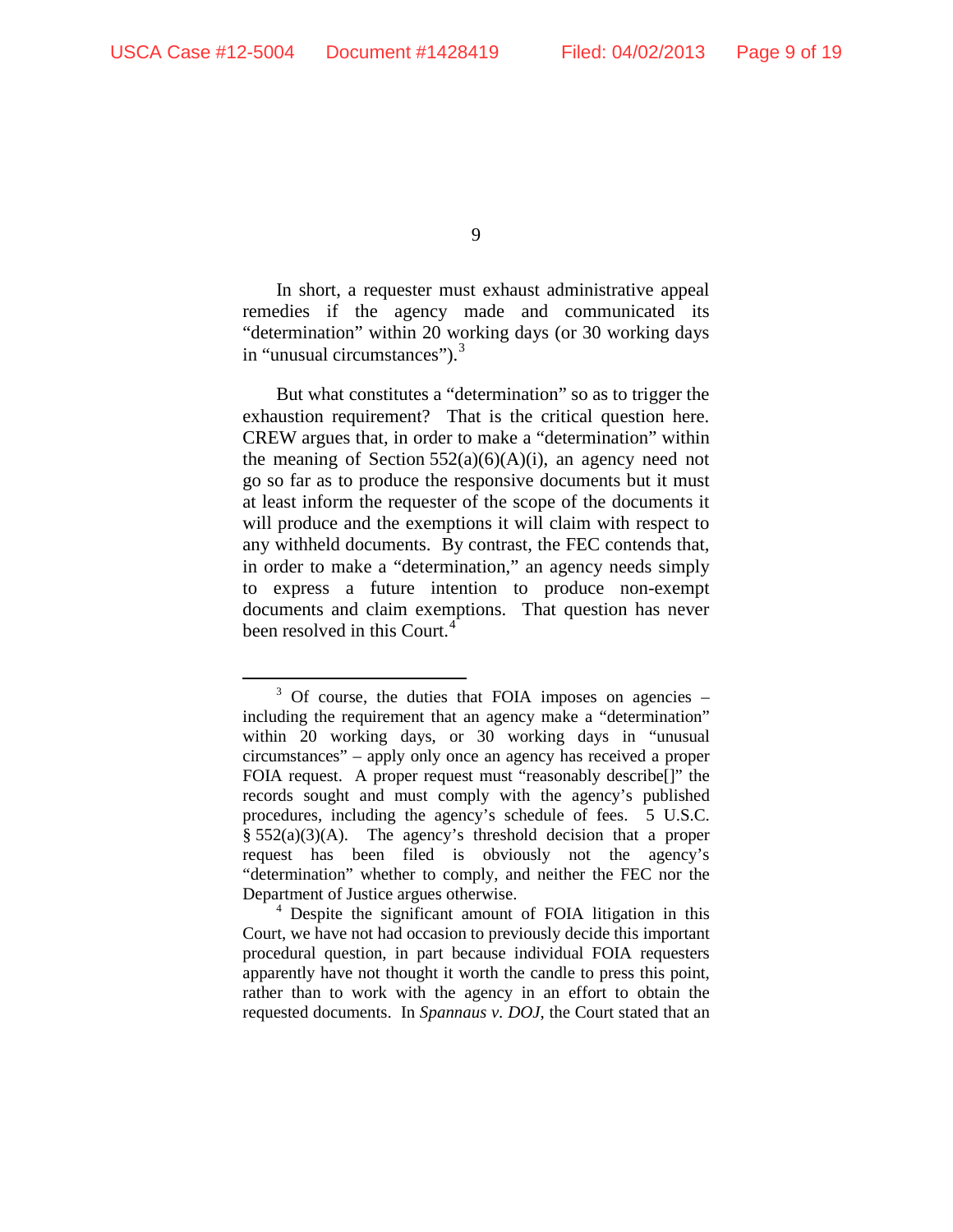$\overline{a}$ 

10

We agree with CREW's reading of the statute. The statute requires that, within the relevant time period, an agency must determine whether to comply with a request – that is, whether a requester will receive all the documents the requester seeks. It is not enough that, within the relevant time period, the agency simply decide to later decide. Therefore, within the relevant time period, the agency must at least inform the requester of the scope of the documents that the agency will produce, as well as the scope of the documents that the agency plans to withhold under any FOIA exemptions.

Four aspects of the statute lead us to that interpretation, and help demonstrate that the FEC's contrary interpretation is incorrect.

*First*, the statute requires that an agency, upon making a "determination" whether to comply with a FOIA request, immediately "notify the person making such request of such determination *and the reasons therefor*." 5 U.S.C.  $§ 552(a)(6)(A)(i)$  (emphasis added). The statutory

agency failed to make a "determination" under Section  $552(a)(6)(A)(i)$  when it merely acknowledged a FOIA request and indicated that the request would be forwarded to another office. 824 F.2d 52, 59 n.9 (D.C. Cir. 1987). But that case did not analyze or describe the contours of what constituted a "determination." Similarly, in *Oglesby v. Department of the Army*, the Court specifically declined to decide whether a response that the agency was processing the request was a "determination" for purposes of Section 552(a)(6)(A)(i). *See* 920 F.2d 57, 69 (D.C. Cir. 1990). The Court also declined to decide whether a response that the agency would go forward with the search absent any problems or any need for additional information was a "determination." *Id.*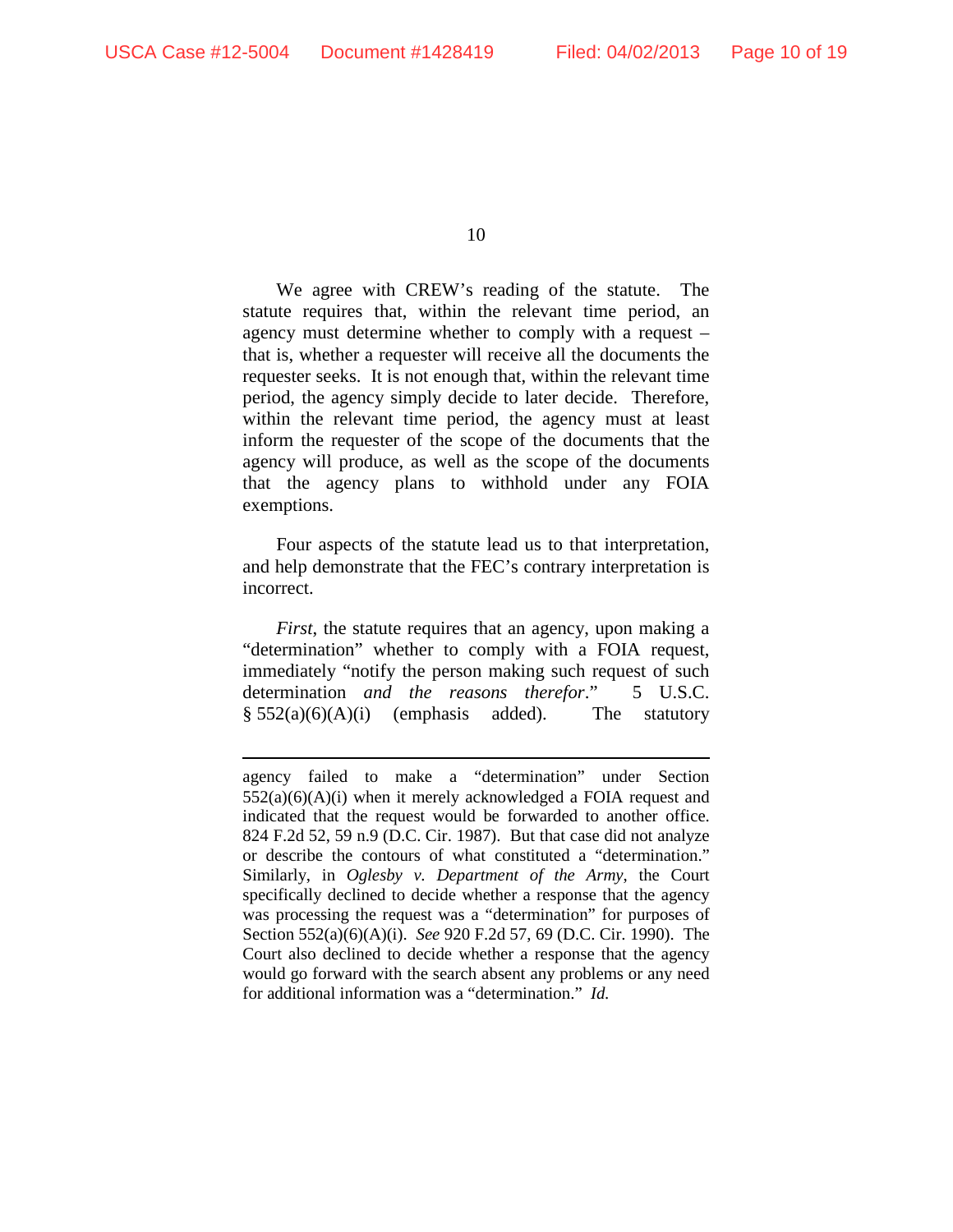requirement that the agency provide "the reasons" for its "determination" strongly suggests that the reasons are particularized to the "determination" – most obviously, the specific exemptions that may apply to certain withheld records. The statutory requirement would not make a lot of sense if, as the FEC argues, the agency were merely required to state within 20 working days its future intent to eventually produce documents and claim exemptions. After all, how could the agency articulate reasons for non-compliance when it had not yet decided whether to comply (that is, whether to produce all of the requested documents)?

*Second*, the statute requires that the agency immediately notify the requester of the right "to appeal to the head of the agency any adverse determination." *Id.* The requirement that the agency notify the requester about administrative appeal rights further indicates that the "determination" must be substantive, not just a statement of a future intent to produce non-exempt responsive documents. Otherwise, this right of administrative appeal would make little sense because there would be nothing to appeal at the time the agency makes its supposed "determination" in response to a properly filed FOIA request.

This critical point both highlights and unravels the maneuver that the FEC (backed by the Department of Justice) is attempting here. Under the FEC's theory, an agency could respond to a request within 20 working days in terms not susceptible to immediate administrative appeal – by simply stating, in essence, that it will produce documents and claim exemptions over withheld documents in the future. Then, the agency could process the request at its leisure, free from any timelines. All the while, the agency's actions would remain immune from suit because the requester would not yet have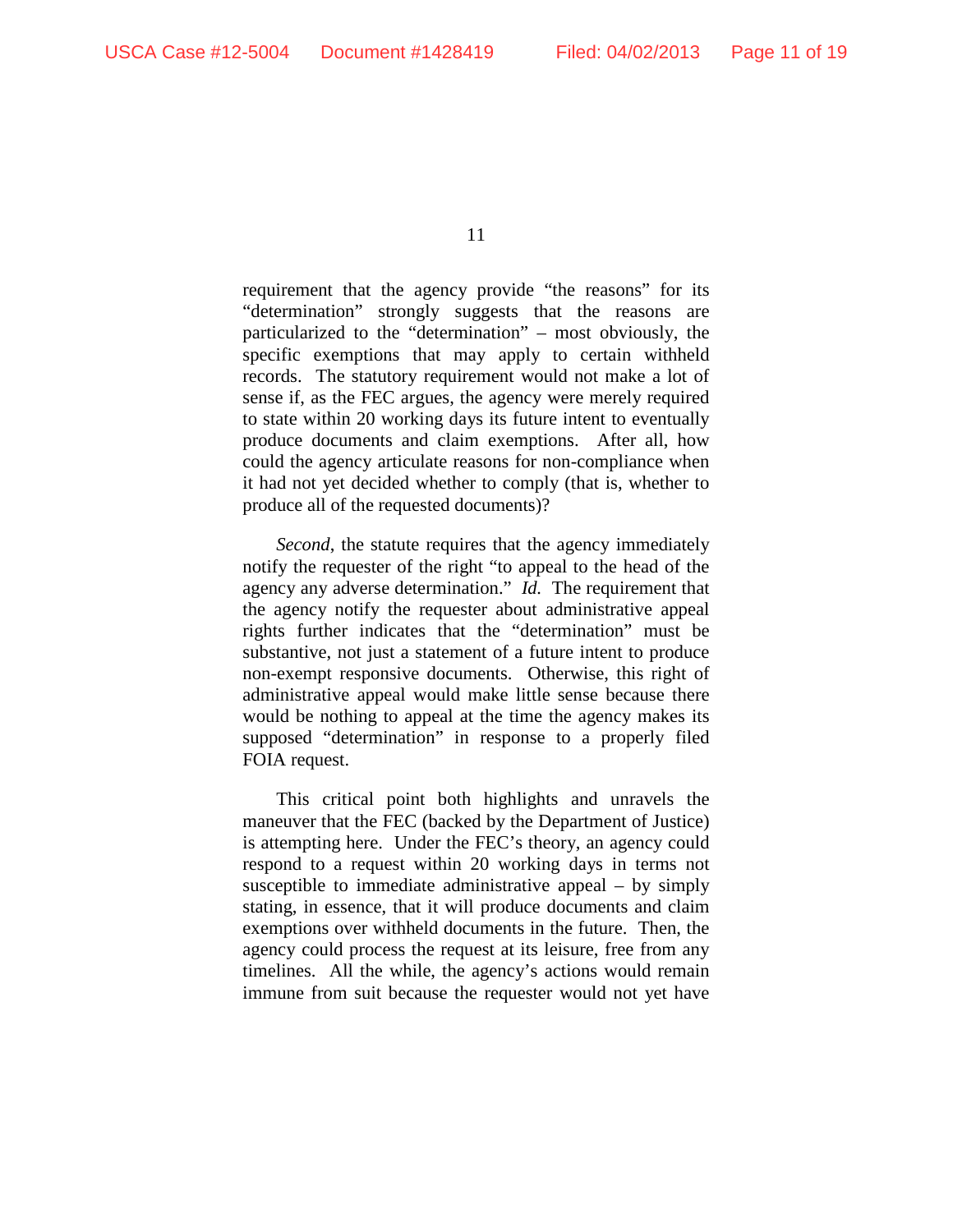been able to appeal and exhaust administrative appeal remedies. Therein lies the Catch-22 that the agency seeks to jam into FOIA: A requester cannot appeal within the agency because the agency has not provided the necessary information. Yet the requester cannot go to court because the requester has not appealed within the agency. Although the agency may desire to keep FOIA requests bottled up in limbo for months or years on end, the statute simply does not countenance such a system, as we read the statutory text.

This case illustrates how the FEC's legal position does not square with the statute. The FEC now claims that it made a "determination" in March 2011, within 20 working days of CREW's FOIA request. Yet the FEC did not inform CREW of its appeal rights until June 23, more than 75 working days after the FOIA request. The FEC was right that CREW did not have any decision to appeal until the FEC's June 23rd letter stated that the agency had withheld some documents under multiple FOIA exemptions. But that fact also necessarily shows that the FEC had not made a "determination" in March, given that the statute indicates that a "determination" must be subject to immediate appeal. By arguing that it made a "determination" in March and simultaneously saying that nothing could be administratively appealed until June, the FEC's position on CREW's request amply demonstrates the impermissible Catch-22 it seeks to enshrine in the law.<sup>[5](#page-11-0)</sup>

<span id="page-11-0"></span><sup>&</sup>lt;sup>5</sup> In order to facilitate an administrative appeal, an agency must indicate the scope of the documents it intends to produce and the exemptions it will claim. An agency is not required to produce a *Vaughn* index – which district courts typically rely on in adjudicating summary judgment motions in FOIA cases. *See, e.g.*, DEPARTMENT OF JUSTICE, GUIDE TO THE FREEDOM OF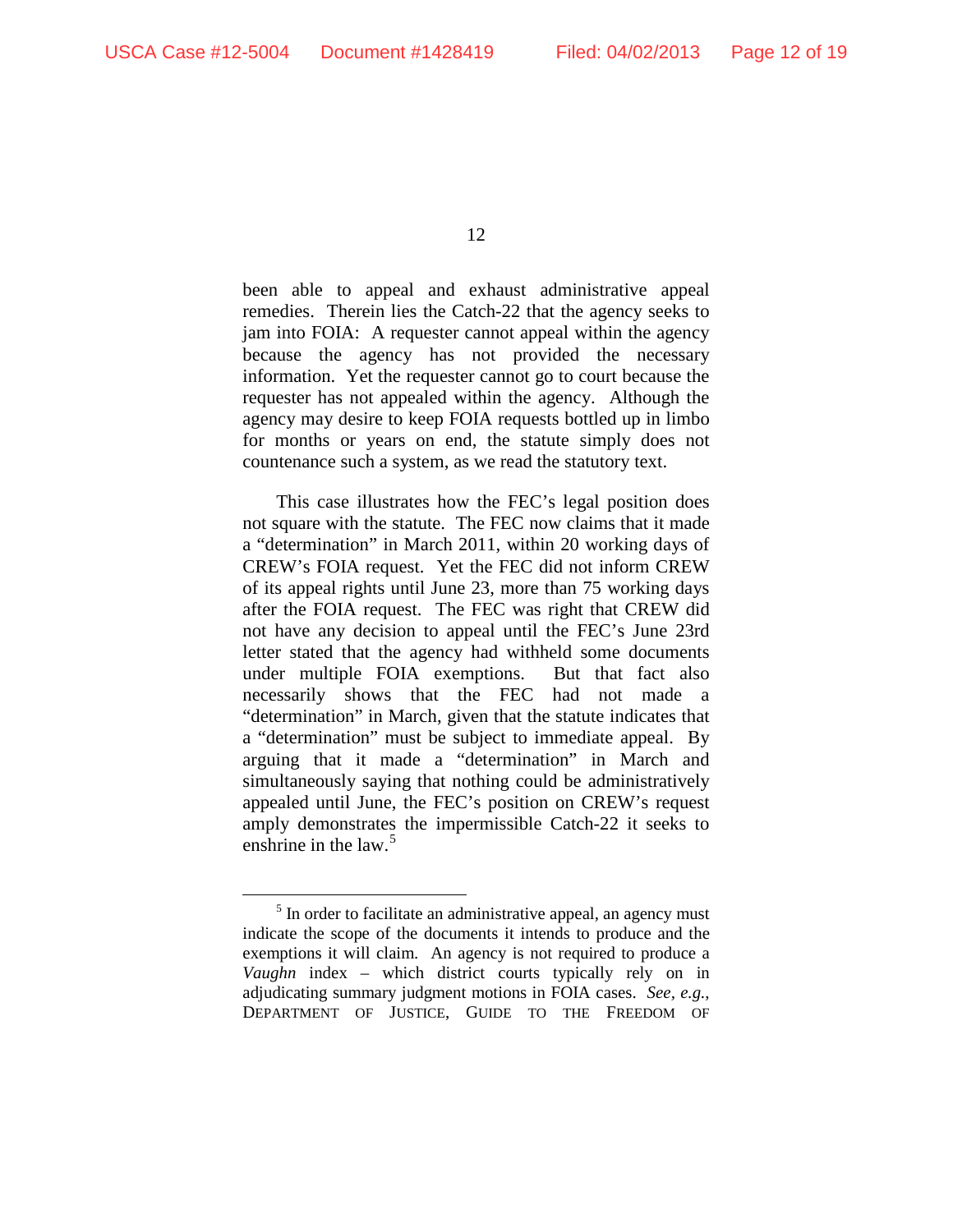$\overline{a}$ 

13

*Third*, the statute creates an "unusual circumstances" safety valve that permits an agency to extend the 20-workingday period for response by up to 10 additional working days. "Unusual circumstances" are defined to encompass only "the need to search for and collect the requested records" from separate locations; "the need to search for, collect, and appropriately examine a voluminous amount" of documents; and "the need for consultation" with other agencies. *Id.*  $§ 552(a)(6)(B)(iii)$ . The statutory list of circumstances that permit an agency to extend the 20-working-day timeline to make a "determination," including collecting and examining numerous or distant documents, clearly contemplates that the agency must actually gather the responsive documents and determine which it will produce and which it will withhold. The agency cannot make the requisite "determination" by

INFORMATION ACT 789 (2009 ed.) (It "is well settled that a requester is not entitled to receive [a *Vaughn* index] during the administrative process."); *NRDC, Inc. v. NRC*, 216 F.3d 1180, 1190 (D.C. Cir. 2000) (rule that agency must provide a *Vaughn* index in FOIA litigation "is a rule that governs litigation in court and not proceedings before the agency"); *Bangoura v. Department of the Army*, 607 F. Supp. 2d 134, 143 n.8 (D.D.C. 2009) ("Defendant was under no obligation to provide Plaintiff with a *Vaughn* Index before the filing of this action.") (internal quotation marks and alteration omitted); *Schwarz v. Department of Treasury*, 131 F. Supp. 2d 142, 147 (D.D.C. 2000) ("[T]here is no requirement that an agency provide a 'search certificate' or a 'Vaughn' index on an initial request for documents. The requirement for detailed declarations and Vaughn indices is imposed in connection with a motion for summary judgment filed by a defendant in a civil action pending in court.") (footnote omitted); *cf. Mead Data Central, Inc. v. Department of the Air Force*, 566 F.2d 242, 251 (D.C. Cir. 1977) (although "the objective of the *Vaughn* requirements . . . is equally applicable to proceedings within the agency," no error where those requirements were satisfied in district court proceedings).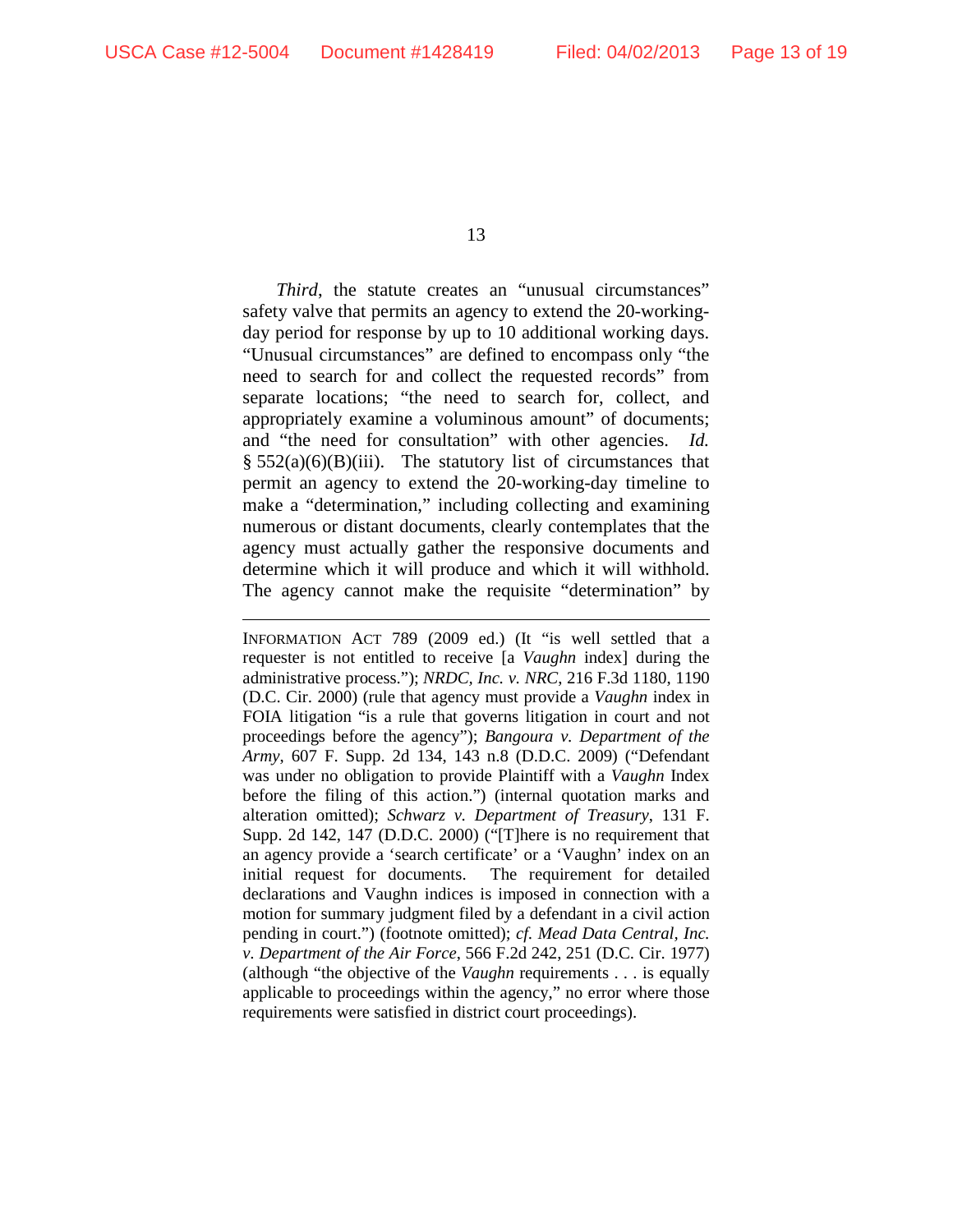simply stating its future intent to produce some non-exempt documents.

Moreover, there would be no need for the unusual circumstances safety valve if, as the FEC argues, the usual 20 working-day timeline merely required an agency to make a general promise to produce non-exempt documents and claim exemptions in the future. An agency could always provide that kind of promise within 20 working days of receiving a FOIA request. The number of documents to be examined and the difficulty of gathering those documents, for example, have no bearing on the agency's ability to provide such a formulaic response to requesters within 20 working days. Thus, the FEC's reading of FOIA would render the unusual circumstances safety valve a worthless addendum to the statute. Such a result strongly suggests that the agency's interpretation is impermissible. *See Williams v. Taylor*, 529 U.S. 362, 404 (2000) ("It is . . . a cardinal principle of statutory construction that we must give effect, if possible, to every clause and word of a statute.") (internal quotation marks omitted).

Put simply, the unusual circumstances provision to extend the time for making a "determination" makes sense only if the statute contemplates that responsive documents must be collected and examined, and decisions made about which to produce, in order for the agency to make a "determination."

*Fourth*, the statute provides that, once in court, an agency may further extend its response time by means of the "exceptional circumstances" safety valve. That provision says that if exceptional circumstances exist and an agency "is exercising due diligence in responding to the request," a court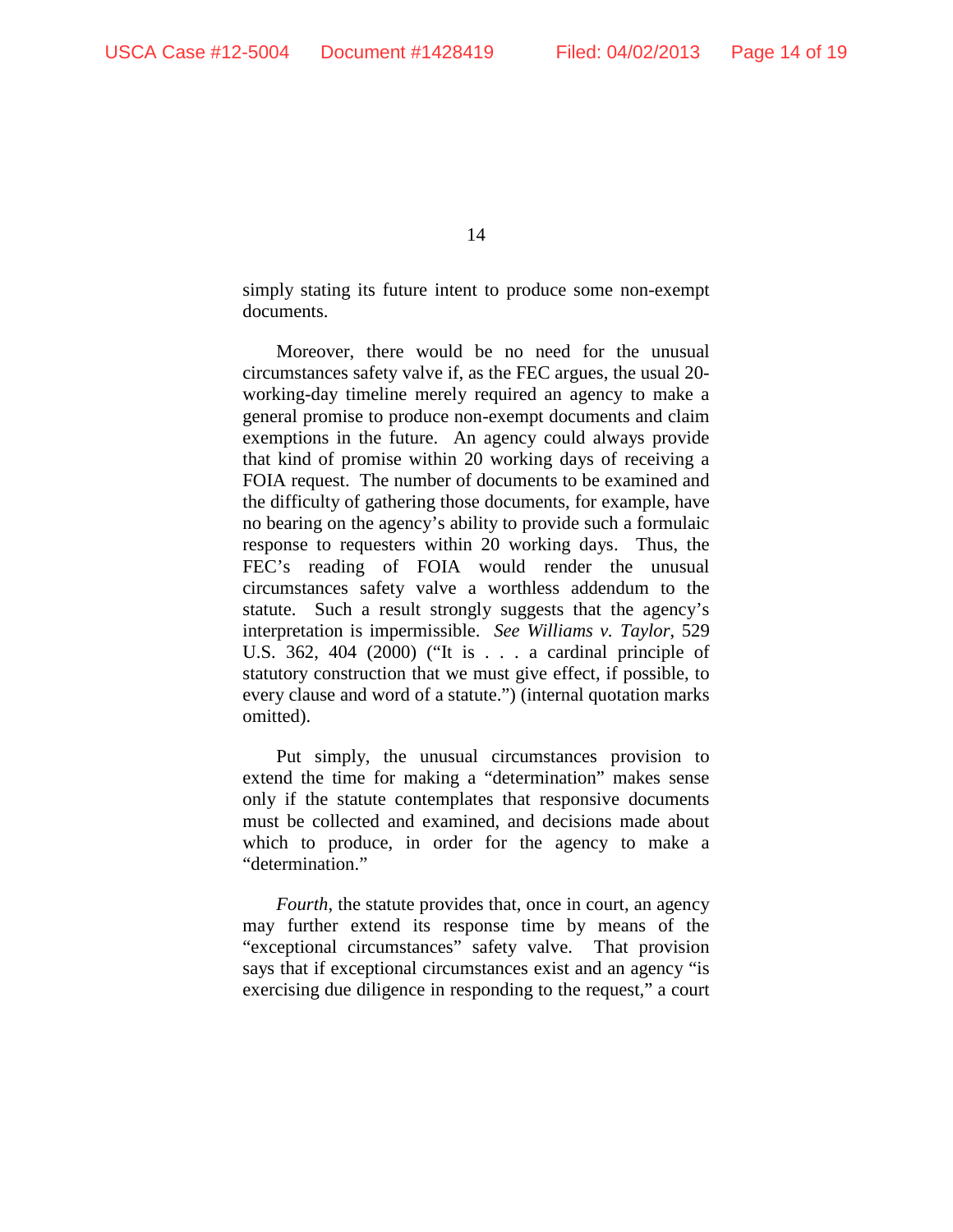may grant the agency "additional time to *complete its review* of the records." 5 U.S.C.  $\S$  552(a)(6)(C)(i) (emphasis added). Like the unusual circumstances provision, the exceptional circumstances provision presumes that an agency operating outside the 20-working-day window needs more time to finish gathering and reviewing documents, and more time to decide what to produce and to withhold. The agency would not need more time merely to state a preliminary intention to produce whatever non-exempt records are eventually found. Again, the FEC's theory of the statute would negate any need for the exceptional circumstances provision. The fact that the FEC's interpretation renders the exceptional circumstances provision unnecessary further confirms that Congress created a different statute from the one the FEC describes.

All of those statutory provisions together reinforce the conclusion that a "determination" under Section  $552(a)(6)(A)(i)$  must be more than just an initial statement that the agency will generally comply with a FOIA request and will produce non-exempt documents and claim exemptions in the future. Rather, in order to make a "determination" and thereby trigger the administrative exhaustion requirement, the agency must at least: (i) gather and review the documents; (ii) determine and communicate the scope of the documents it intends to produce and withhold, and the reasons for withholding any documents; and (iii) inform the requester that it can appeal whatever portion of the "determination" is adverse.<sup>[6](#page-14-0)</sup>

<span id="page-14-0"></span> <sup>6</sup> Our opinion today does not affect an agency's ability to issue, where appropriate, a "Glomar" response to a FOIA request. Because of security or privacy concerns, a "Glomar" response refuses to confirm or deny that the requested records exist. *See Phillippi v. CIA*, 546 F.2d 1009 (D.C. Cir. 1976).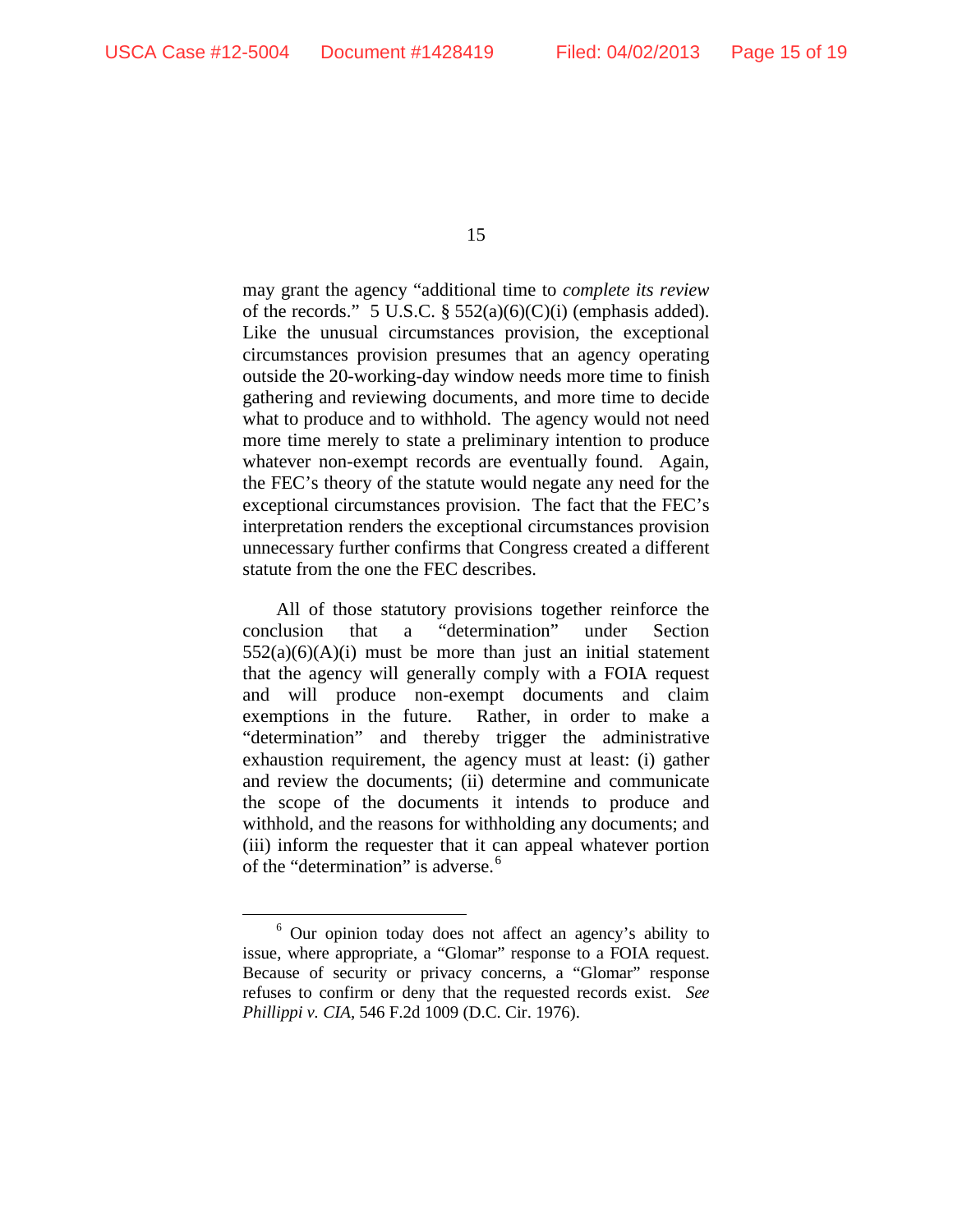To be clear, a "determination" does not require actual *production* of the records to the requester at the exact same time that the "determination" is communicated to the requester. Under the statutory scheme, a distinction exists between a "determination" and subsequent production. *See Spannaus v. DOJ*, 824 F.2d 52, 59 n.7 (D.C. Cir. 1987). As to actual production, FOIA requires that the agency make the records "promptly available," which depending on the circumstances typically would mean within days or a few weeks of a "determination," not months or years. 5 U.S.C.  $\S$  552(a)(3)(A), (a)(6)(C)(i). So, within 20 working days (or 30 working days in "unusual circumstances"), an agency must process a FOIA request and make a "determination." At that point, the agency may still need some additional time to physically redact, duplicate, or assemble for production the documents that it has already gathered and decided to produce. The agency must do so and then produce the records "promptly." Our reading of "determination" thus neatly complements the requirement that documents be made "promptly available."

In short, unlike the FEC's theory, our reading of "determination" sensibly harmonizes the default 20-workingday timeline, the unusual circumstances safety valve, the exceptional circumstances safety valve, and the prompt production requirement. Together, those provisions create a comprehensive scheme that encourages prompt requestprocessing and agency accountability. To summarize: An agency usually has 20 working days to make a "determination" with adequate specificity, such that any withholding can be appealed administratively. 5 U.S.C. § 552(a)(6)(A)(i). An agency can extend that 20-working-day timeline to 30 working days if unusual circumstances delay the agency's ability to search for, collect, examine, and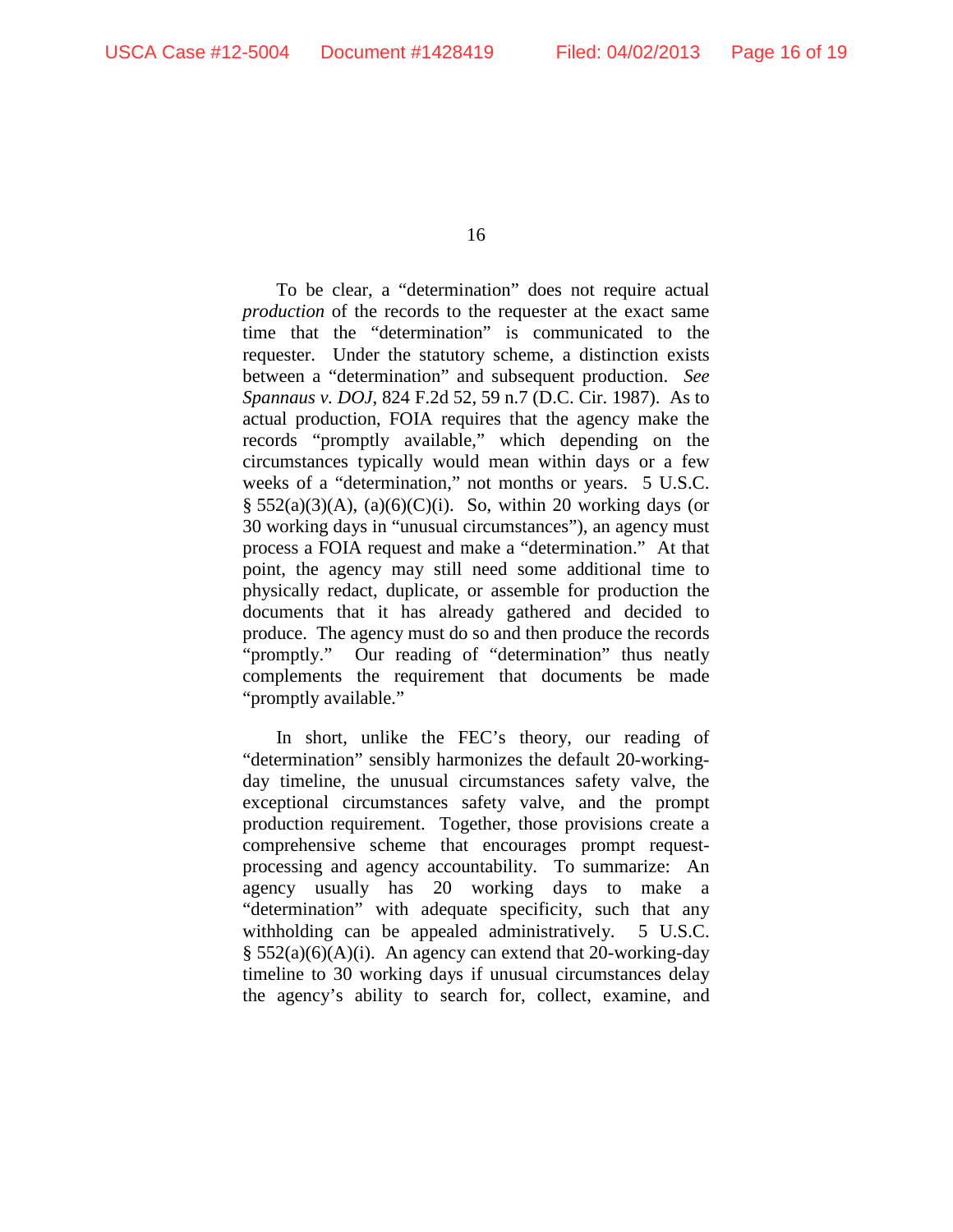consult about the responsive documents. *Id.* § 552(a)(6)(B). Beyond those 30 working days, an agency may still need more time to respond to a particularly burdensome request. If so, the administrative exhaustion requirement will not apply. But in such exceptional circumstances, the agency may continue to process the request, and the court (if suit has been filed) will supervise the agency's ongoing progress, ensuring that the agency continues to exercise due diligence in processing the request. *Id.* §  $552(a)(6)(C)$ .<sup>[7](#page-16-0)</sup> If the agency does not adhere to FOIA's explicit timelines, the "penalty" is that the agency cannot rely on the administrative exhaustion requirement to keep cases from getting into court. This scheme provides an incentive for agencies to move quickly but recognizes that agencies may not always be able to adhere to the timelines that trigger the exhaustion requirement.<sup>[8](#page-16-1)</sup>

To all of this, the FEC's overarching retort is that it would be "a practical impossibility for agencies to process all [FOIA] requests completely within twenty days." FEC Br. 34. We agree entirely with the FEC on this point. We are intimately familiar with the difficulty that FOIA requests pose for executive and independent agencies. But contrary to the FEC's suggestion, our reading of the statute recognizes and

<span id="page-16-0"></span> <sup>7</sup> A district court may of course consider FOIA cases in the ordinary course. There is no statutory mandate for district courts to prioritize FOIA cases ahead of other civil cases on their dockets.

<span id="page-16-1"></span><sup>&</sup>lt;sup>8</sup> In fact, several statutory provisions acknowledge that some requests may require significant processing time to search for, collect, examine, and consult about documents before a "determination" can be made. For example, FOIA provides that agencies may establish multitrack procedures based on the amount of work or time a request entails, and FOIA requires that agencies establish a tracking system for requests that will take longer than 10 days to process. *See* 5 U.S.C. § 552(a)(6)(D), (a)(7).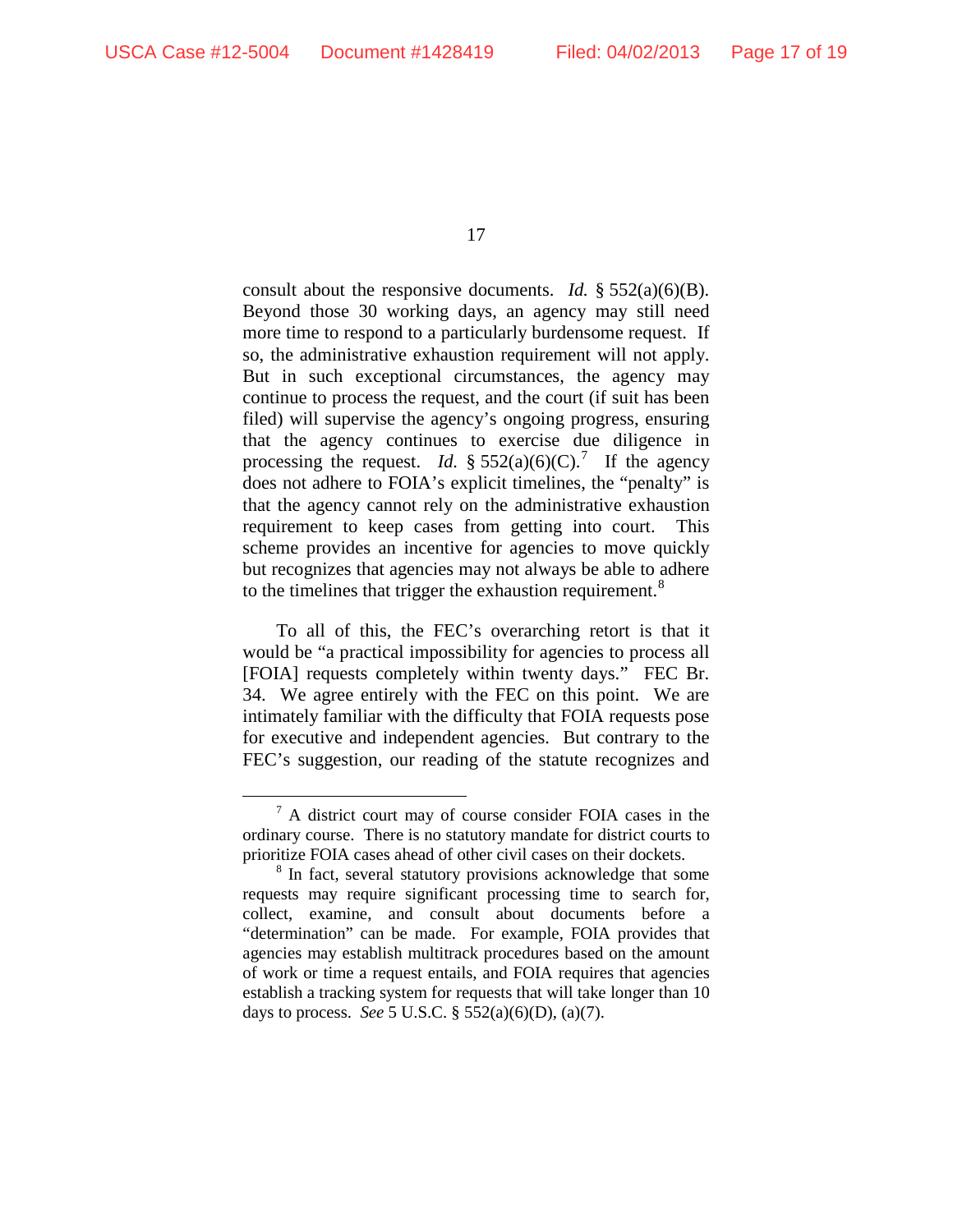accommodates that reality. As our opinion today emphasizes, the 20-working-day period (actually 30 working days with the unusual circumstances provision) is the relevant timeline that the agency must adhere to if it wants to trigger the exhaustion requirement before suit can be filed. The unusual circumstances and exceptional circumstances provisions allow agencies to deal with broad, time-consuming requests (or justifiable agency backlogs) and to take longer than 20 working days to do so. To reiterate, if the agency does not adhere to FOIA's explicit timelines, the "penalty" is that the agency cannot rely on the administrative exhaustion requirement to keep cases from getting into court.

It is true that the statute does not allow agencies to keep FOIA requests bottled up for months or years on end while avoiding any judicial oversight. But Congress made that decision. If the Executive Branch does not like it or disagrees with Congress's judgment, it may so inform Congress and seek new legislation. *See Milner v. Department of the Navy*, 131 S. Ct. 1259, 1271 (2011) ("All we hold today is that Congress has not enacted the FOIA exemption the Government desires. We leave to Congress, as is appropriate, the question whether it should do so.").

Because the FEC did not make and communicate a "determination" within the meaning of 5 U.S.C.  $§ 552(a)(6)(A)(i)$  within 20 working days of receiving CREW's FOIA request, CREW is deemed to have exhausted its administrative appeal remedies under Section  $552(a)(6)(C)(i)$ , and its suit may proceed. We reverse

\* \* \*